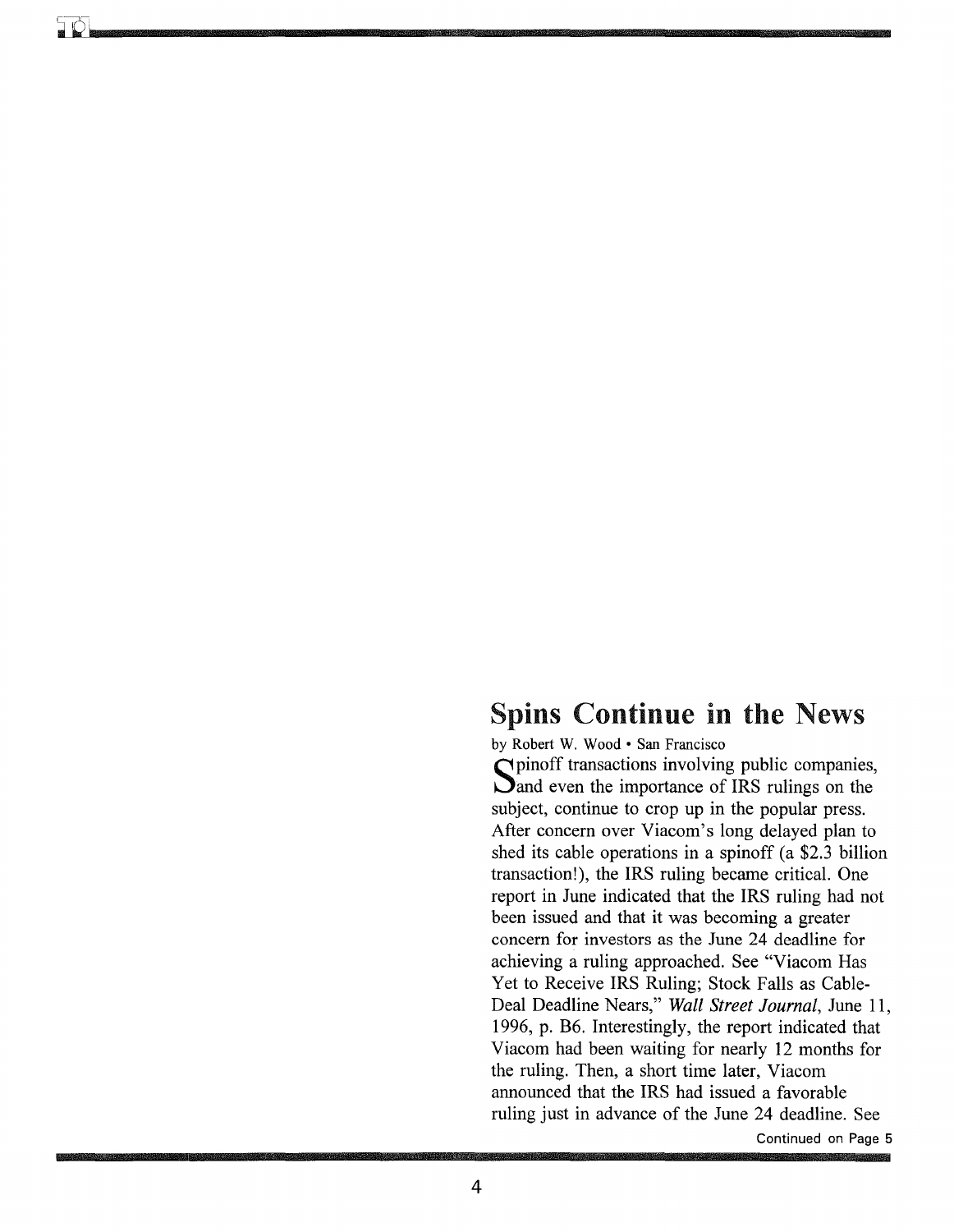# **SPINS CONTINUE** Continued from Page 4

"Viacom Gets Long-Awaited Clearance from IRS to Spin Off its Cable Systems," *Wall Street Journal,*  June 18, 1996, p. B7.

Other long ago announced spins also finally seem to be coming to fruition. Minnesota Mining and Manufacturing Co. has said that directors finally gave formal approval to a spinoff of 3M's datastorage and imaging -systems businesses to shareholders, as originally announced last year. See "Minnesota Mining Approves the Spinoff of Data-Storage Line," *Wall Street Journal,* June 20, 1996, p. C22. A short time before, but still about five months after it announced the spinoff, 3M had unveiled the name of its new data-storage and imaging company. The new entity, beginning business July 1, is Imation Corp. See "3M Reveals Name of Its Spinoff," *Wall Street Journal,* April 17, 1996, p. A22.

Another large transaction is the General Motors spinoff of its Electronic Data Systems unit. See "GM to Receive \$500 Million Dividend as Part of Plan to Spin Off EDS Unit," *Wall Street Journal,*  April 2, 1996, p. B8. Following in the footsteps of Marriott, Security Capital is entering the fray, too, with its spin of its extended stay hotel operation. Security Capital Pacific Trust, a real estate investment trust with a market capitalization of \$1.6 billion, plans its Homestead Village hotel chain as a separate company. See "Security Capital's Long-Stay Hotel Unit to be Spun Off," *Wall Street Journal,* May 22, 1996, p. A6.

Lab testing has even entered the spinoff field, with Corning, Inc. having failed to sell its laboratory testing division and instead deciding to spin it off to shareholders. See "Corning Will Spin Off Its Lab-Testing Division," *Wall Street Journal,* May 15, 1996, p. B4. After months of talks about potential sale, the spinoff of the lab testing division to shareholders seems a logical solution. Corning also plans to spin off its \$400 million pharmaceutical services business into another separate company. *Id.* 

### **Technophiles**

But the real glut of the spins these days seem to be in technology companies, especially communications. Cable giant Telecommunications, Inc. is planning to spin off its direct-broadcast

satellite unit into a separate public company by the end of this year. The idea, according to TCl's releases, is to give shareholders more flexibility to invest in the individual assets of what is admittedly a far-flung telecommunications empire. At the same time, the spin will allow the satellite subsidiary to raise the massive capital required to build a highpowered direct broadcasting satellite business. See "TCI Sets Plan to Spin Off Satellite Unit," *Wall Street Journal,* June 20, 1996, p. B8.

Against all of the hype about how attractive it is to invest in separate companies, and how much more on an aggregate basis separate company shares can be worth, it is interesting that when the AT&T spinoff Lucent Technologies came out, few underwriters gave it top ratings. See "Lucent's Underwriters Bathe AT&T Spinoff in Mostly So-So Ratings Despite Big Run-Up," *Wall Street Journal,*  April 30, 1996, p. C2. Since tax professionals will often find themselves making the argument that the spinoff is necessary to attract separate capital and to enhance shareholder value, this is interesting indeed.

Back in April-but it was not an April Fool joke-Pacific Telesis Group and SBC Communications, Inc. announced a \$16.7 billion agreement to combine these two Baby Bell companies. It was April Fool's Day in 1994 that Pacific Telesis Group formally spun off its cellular phone business. The cellular company is now called AirTouch Communications. AirTouch has done quite well, but Pacific Telesis has been reeling from declining earnings and dragging stock price virtually ever since the spin. The ostensible hurryup marriage of Pacific Telesis may seem somewhat amusing in light of the constant spinoff rote that separate companies always fare better. *!d.* 

Another technology entrant is Security First Network Bank, an all Internet banking operation that was spun off from Cardinal Bancshares, Inc. See "Spinoff of Security First to Include Public Offering," *Wall Street Journal,* May 23, 1996, p. B6. This transaction had been delayed several times. See "Expiration Date Connected to Spinoff Delayed Again," *Wall Street Journal,* April 2, 1996, p. B6.

# **Stores and Cigarettes**

That spinoffs can involve retail stores as well as Continued on Page 6